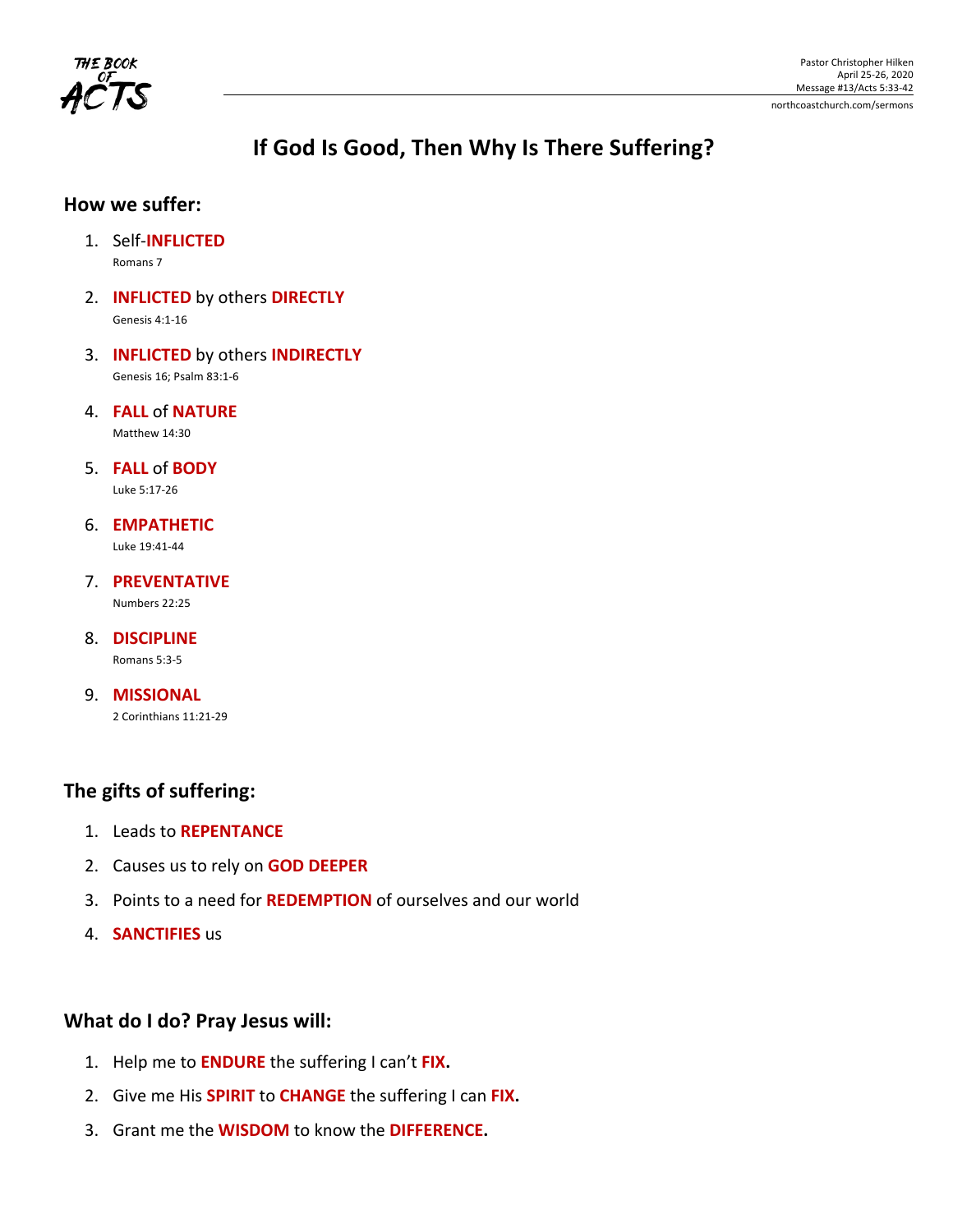

# **Life Group Study Questions**

For the week of April 26, 2020

#### **QUICK REVIEW**

Looking back at your notes from this week's teaching, was there anything you heard for the first time or something that caught your attention, challenged or confused you?

#### **MY STORY**

1. Christopher talked about the nine ways we can suffer. Looking back at that list, can you think of an example for at least four of the ways, when you or someone you know personally experienced the same kind of suffering?

2. The responses people have when they face challenges, uncertainty and suffering can vary greatly. What are some ways you've noticed the people around you responding to difficult circumstances?

Do you think people's responses differ if what they are going through is self-inflicted suffering as opposed to suffering that is outside of their control? If so, how?

#### **DIGGING DEEPER**

1. Christian author C. S. Lewis reflects what we heard this weekend about suffering when he wrote, "God whispers to us in our pleasures, speaks to us in our conscience, but shouts in our pains: It is his megaphone to rouse a deaf world." How have you seen the truth of this quote reflected in your experience?

How might the following passages help us understand the role of suffering in our lives and the attitude God wants us to have toward our suffering?

**James 1:2-4** New International Version (NIV)<sup>2</sup> Consider it pure joy, my brothers and sisters, whenever you face trials of many kinds,  $^3$  because you know that the testing of your faith produces perseverance.  $^4$  Let perseverance finish its work so that you may be mature and complete, not lacking anything.

**Hebrews 5:7-8** New International Version (NIV)<sup>7</sup> During the days of Jesus' life on earth, he offered up prayers and petitions with fervent cries and tears to the one who could save him from death, and he was heard because of his reverent submission.  $\degree$ Son though he was, he learned obedience from what he suffered.

1 Peter 1:6-7 New International Version (NIV)<sup>6</sup> In all this you greatly rejoice, though now for a little while you may have had to suffer grief in all kinds of trials. <sup>7</sup> These have come so that the proven genuineness of your faith—of greater worth than gold, which perishes even though refined by fire—may result in praise, glory and honor when Jesus Christ is revealed.

**Romans 5:3-5** New International Version (NIV)<sup>3</sup> Not only so, but we also glory in our sufferings, because we know that suffering produces perseverance; <sup>4</sup> perseverance, character; and character, hope. <sup>5</sup> And hope does not put us to shame, because God's love has been poured out into our hearts through the Holy Spirit, who has been given to us.

Based on the above passages, what is most challenging for you to accept about hardship?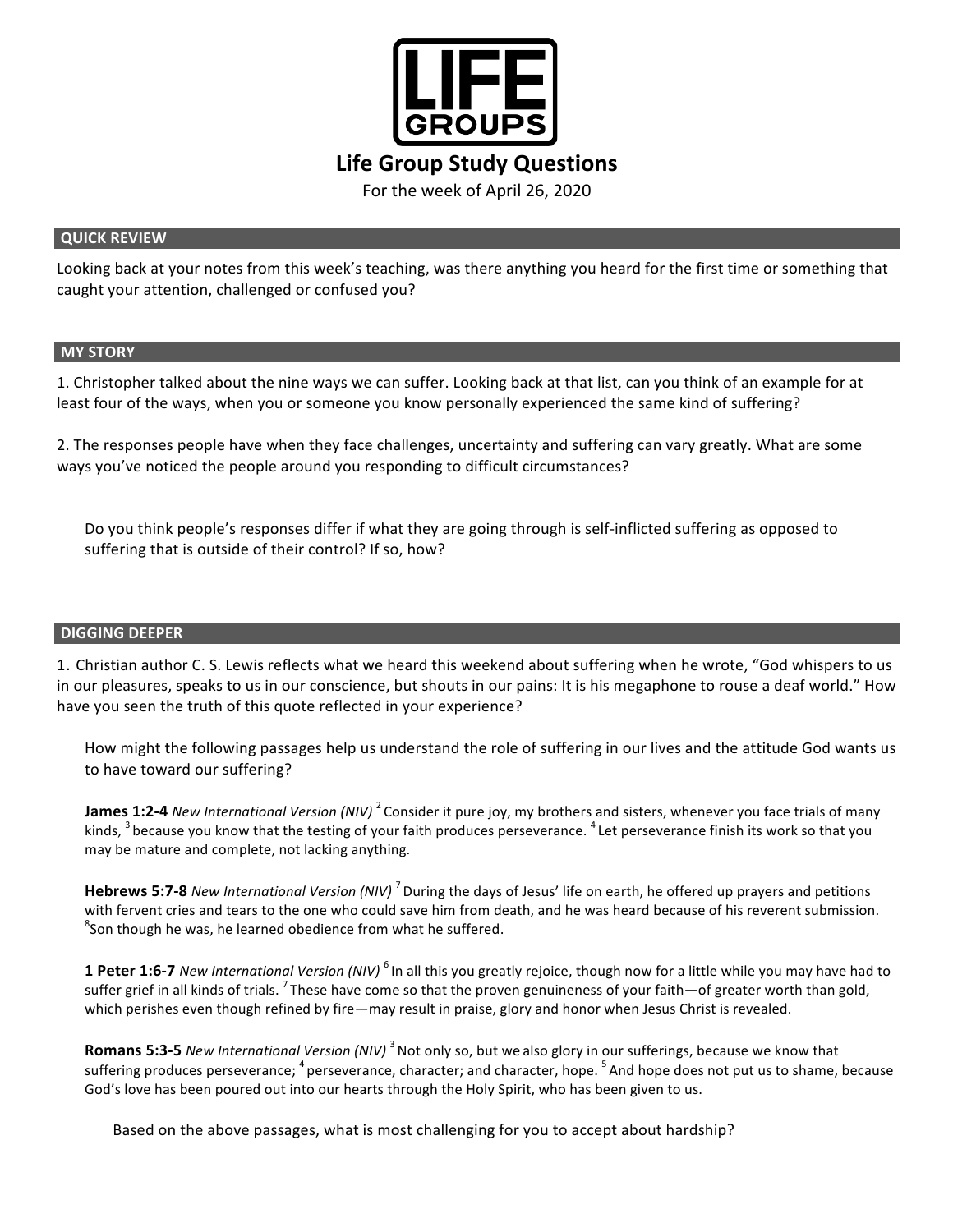Is there someone in your life who has gone through great difficulty and lived out the truths taught in these passages regarding suffering?

Why do you think some people can go through hardship and come out better, while some go through it and come out bitter?

Christopher listed four "gifts" we can receive from suffering. Can you think of a time in your life when you've experienced one or more of these gifts?

2. The Book of Psalms has a lot to say about our response to suffering. In fact, over half of the 150 Psalms are classified as "lament" psalms because they express concern or sorrow over a difficult situation the author is facing. Each lament psalm has at least three similar elements – description of the present need or situation, a call for help and a commitment to praise God despite the circumstance. Read Psalm 86 and identify each of these elements.

**Psalm 86** New International Version (NIV)

<sup>1</sup> Hear me, LORD, and answer me, for I am poor and needy.

<sup>2</sup> Guard my life, for I am faithful to you; save your servant who trusts in you. You are my God;

<sup>3</sup> have mercy on me, Lord, for I call to you all day long.

<sup>4</sup> Bring joy to your servant, Lord, for I put my trust in you.

<sup>5</sup> You, Lord, are forgiving and good, abounding in love to all who call to you.

<sup>6</sup> Hear my prayer, LORD; listen to my cry for mercy.

<sup>7</sup> When I am in distress, I call to you, because you answer me.

<sup>8</sup> Among the gods there is none like you, Lord; no deeds can compare with yours.<br><sup>9</sup> All the nations you have made will come and worship before you, Lord; they will bring glory to your name.

<sup>10</sup> For you are great and do marvelous deeds; you alone are God.<br><sup>11</sup> Teach me your way, LORD, that I may rely on your faithfulness; give me an undivided heart, that I may fear your name.<br><sup>12</sup> I will praise you, Lord my G mother did.

<sup>17</sup> Give me a sign of your goodness, that my enemies may see it and be put to shame, for you, LORD, have helped me and comforted me.

What else do you notice David included in this lament?

Because of this structure, these psalms provide a great model for us on how to pray when we're suffering due to difficult circumstances. In light of what we're all currently going through, jot down one or two thoughts about yourself or others under each of the elements.

Description of a present need (How is this affecting you or others?)

Call for help (What would you like God to do for you or others?)